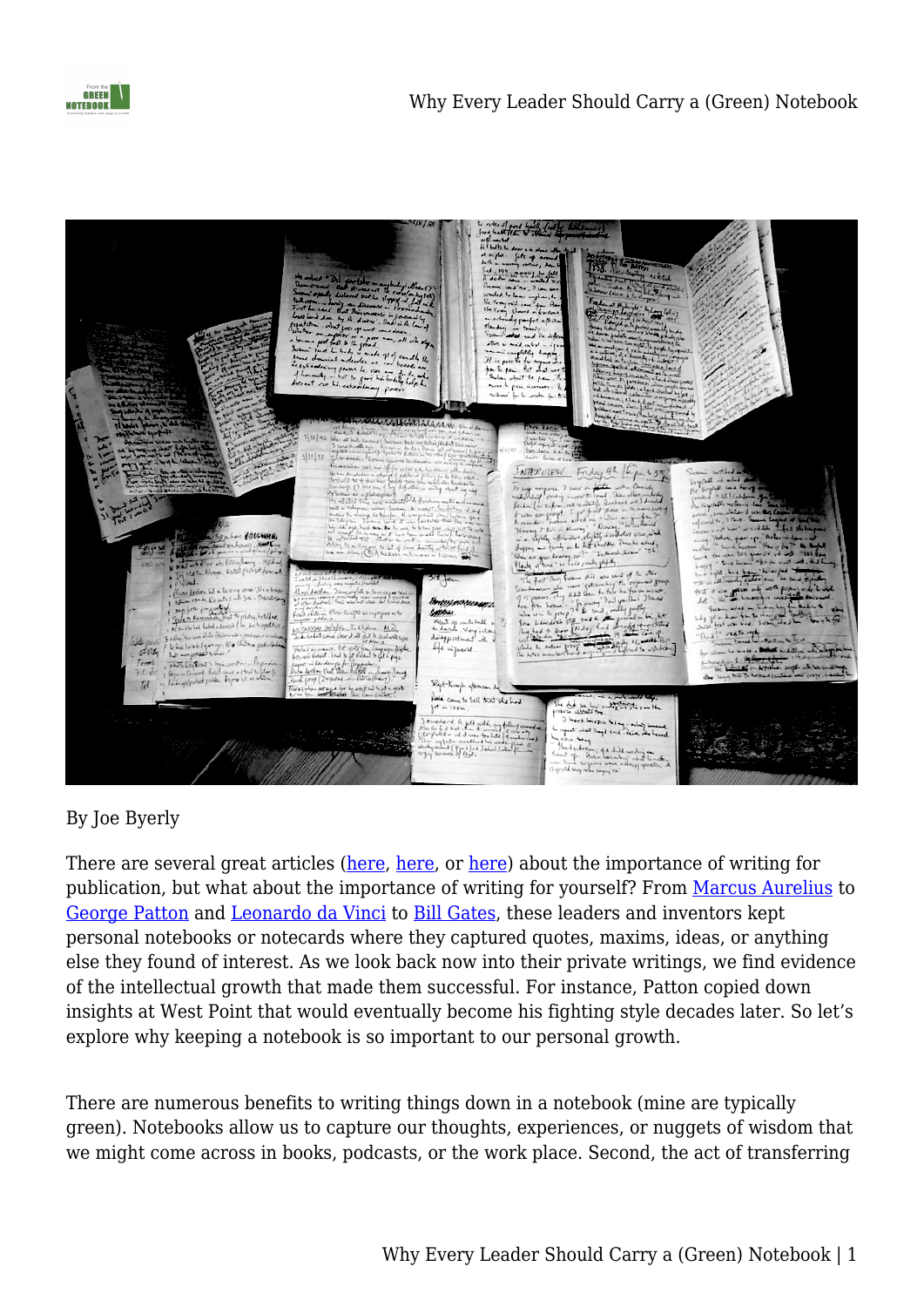

our thoughts from the mind onto a piece of paper can drive us to reflect on and process our experiences. Finally, our notebooks can become a springboard for connecting disparate thoughts and observations to create new ideas, innovations, and grow as individuals.

### **Capture**

Notebooks are perfect for helping us remember passages in a book, notes from a meeting, capture lessons learned or [to break down a task into a to-do list of items to accomplish](https://www.fastcompany.com/3063392/how-writing-to-do-lists-helps-your-brain-even-when-you-dont-comple). Think of a notebook as an external hard drive for the brain. Writing things down enable us to capture those memories or thoughts, and download them onto the page for future reference. [Research even suggests](https://www.scientificamerican.com/article/a-learning-secret-don-t-take-notes-with-a-laptop/) that "taking notes by hand forces the brain to engage in some heavy "mental lifting," and these efforts foster comprehension and retention".

Typically when I finish a book, I will return to it and transfer my margin notes, highlighted passages, or additional reading (footnotes and endnotes are great for this) into my notebook. This extra step takes about thirty minutes, but it is worth it. I now have a single source that is packed with wisdom from professional reading.

From a practical standpoint, I find my notebook especially helpful with staying on top of tasks at work. One of my personal goals is to be able to eat dinner every night with my family. While not always successful, one of the ways in which I've been able to achieve this is by writing down everything I leave uncompleted so that it's the first thing I read when I come into work the next day. And it is the last thing I do before I walk out of the office. On more than one occasion, I would have forgotten the task completely if it wasn't for the list sitting in my notebook.

I also believe that we cannot overstate the importance of capturing lessons learned from training events, work failures/successes, and any major project that we undertake outside of work. If you think about it, we worked hard to achieve (insert your achievement here) and more than likely we're going to forget most of what we learned months or years later. If you write it down, you will find that when you come up against a similar problem in the future, you will have written yourself notes to help you think through it much faster.

#### **Process**

Writing things down in a notebook help us to process experiences or what we read and pull lessons from them. While experiences and reading are great for leader development, it is not what happens to us that matters the most, it is [how we interpret those events that shape](https://hbr.org/product/Leader-ship--Development/an/408064-PDF-ENG) [what we will take from them](https://hbr.org/product/Leader-ship--Development/an/408064-PDF-ENG). Numerous researchers have echoed this fact, such as Dr.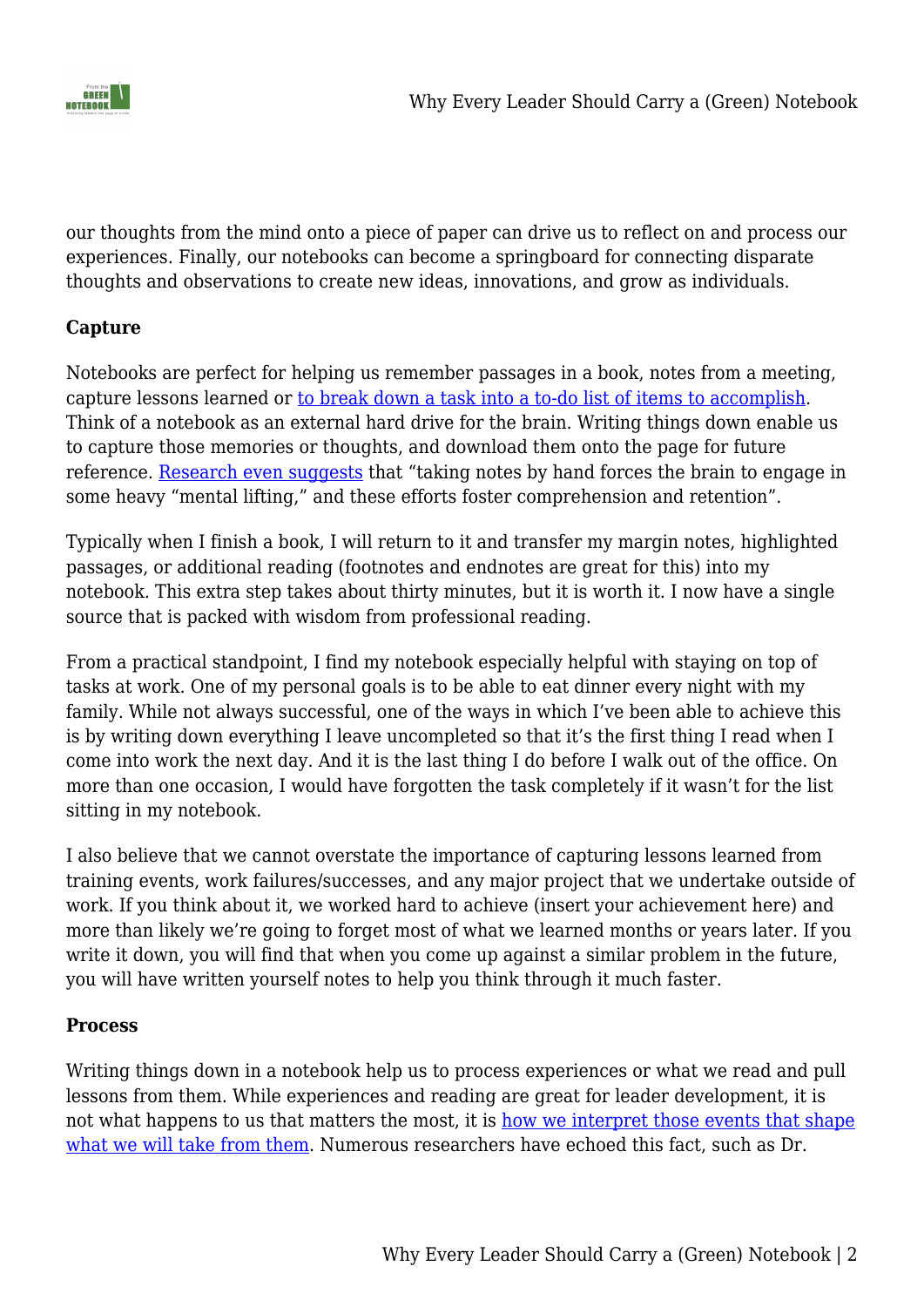

David Kolb, who included the step of reflection in his [adult learning model](https://www.simplypsychology.org/learning-kolb.html).

For instance, if we take the time to think through a successful experience (or a failure) and jot down our thoughts, we might find that the [root of that outcome was not what we thought](https://fromthegreennotebook.com/2016/04/10/the-luck-factor/) [on the surface](https://fromthegreennotebook.com/2016/04/10/the-luck-factor/). We might see that our successful rating period wasn't the result of our own brilliance, but those of a hard working subordinate, which means we need to work harder on our shortcomings. The act of processing our experiences is a critical component to our development. Dr. Morgan McCall, author of *[High Flyers: Developing the Next Generation of](https://www.amazon.com/gp/product/0875843360/ref=as_li_qf_sp_asin_il_tl?ie=UTF8&tag=fromthegreenn-20&camp=1789&creative=9325&linkCode=as2&creativeASIN=0875843360&linkId=8898301436176d6fd8735092b415a780) [Leaders](https://www.amazon.com/gp/product/0875843360/ref=as_li_qf_sp_asin_il_tl?ie=UTF8&tag=fromthegreenn-20&camp=1789&creative=9325&linkCode=as2&creativeASIN=0875843360&linkId=8898301436176d6fd8735092b415a780)* argues that by reflecting on our failures *and* our successes, we are less likely to develop toxic tendencies as we move up the organizational ladder.

Earlier in this post I discussed how I capture what I read in my notebook. The simple act of transferring a quote or passage from a book, article, or podcast into our notebooks actually [forces us to process what we read.](https://journal.thriveglobal.com/start-journaling-54ea2edb104) I have found that this is where I get those "aha" moments. And if I don't capture these fleeting insights, I know that they will get lost in the daily grind that is life.



Captain Paul Guzman's Notebooks

# **Connect and Create**

Once we have processed and captured our thoughts in our notebooks, we open the door for creativity to take over. When we start connecting unrelated entries, we can develop new ideas, key insights, and make our organizations and ourselves better.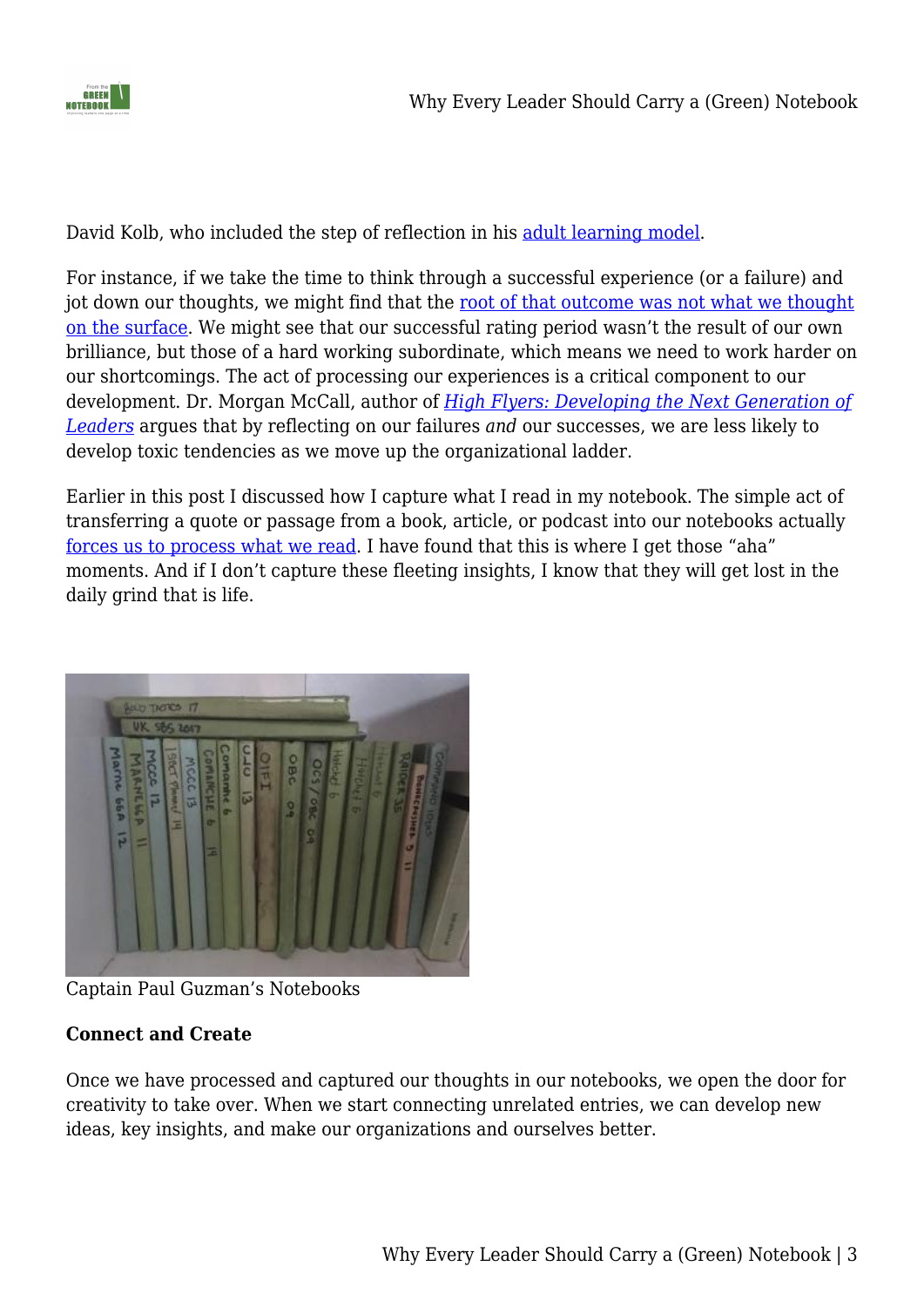

In the book, *[The Innovator's DNA](https://www.amazon.com/gp/product/1422134814/ref=as_li_qf_sp_asin_il_tl?ie=UTF8&tag=fromthegreenn-20&camp=1789&creative=9325&linkCode=as2&creativeASIN=1422134814&linkId=1ce67924ad37de4cdc42edf66b8f0ad1)* by Christensen, Dyer, and Gregersen, the authors highlight how successful innovators typically connect disparate elements to create something new. For example, Larry Page connected academic citations with web searches and came up with the idea of Google. When we capture ideas in our notebook, we open ourselves up to the same creative muse that drove Page, Jobs, and other "innovators" to make something new.

When we go back and reflect on past notes, we might connect a passage we read last week with an experience or something else you read from a few years ago, and develop a new insight. When I read a study about [sleep deprivation](http://www.independent.co.uk/life-style/health-and-families/sleep-deprivation-how-affects-your-brain-tiredness-insomnia-a7809756.html) and reflected on my notes from a 2015 rotation at the National Training Center, I thought about some controls I could put into place to ensure that my organization did not suffer those same effects. Or when I read *[The](https://www.amazon.com/gp/product/0375754741/ref=as_li_qf_sp_asin_il_tl?ie=UTF8&tag=fromthegreenn-20&camp=1789&creative=9325&linkCode=as2&creativeASIN=0375754741&linkId=3dce5589cc3147a8d441e075eabceaa7) [Last Place on Earth](https://www.amazon.com/gp/product/0375754741/ref=as_li_qf_sp_asin_il_tl?ie=UTF8&tag=fromthegreenn-20&camp=1789&creative=9325&linkCode=as2&creativeASIN=0375754741&linkId=3dce5589cc3147a8d441e075eabceaa7)*, a book about Artic exploration, and compared those notes with the ones I took from Clausewitz' *[On War](https://www.amazon.com/gp/product/0691018545/ref=as_li_qf_sp_asin_il_tl?ie=UTF8&tag=fromthegreenn-20&camp=1789&creative=9325&linkCode=as2&creativeASIN=0691018545&linkId=3b71db91735c4f256cf1c2f87faf083d)*[,](https://www.amazon.com/gp/product/0691018545/ref=as_li_qf_sp_asin_il_tl?ie=UTF8&tag=fromthegreenn-20&camp=1789&creative=9325&linkCode=as2&creativeASIN=0691018545&linkId=3b71db91735c4f256cf1c2f87faf083d) I developed some [new insights](https://fromthegreennotebook.com/2013/08/13/what-two-polar-explorers-teach-us-about-war-and-leadership/) on friction and war.

# **Grab a Notebook and Start Writing!**

The act of writing things down in a notebook helps us to capture what is important, process our experiences, and connect and create new ideas. It is one of those practices that require very little investment (5-10 minutes a day) and provides a huge payoff.

#### **Further Reading**

For more on the importance of keeping a notebook, check out:

[The Pocket Notebooks of 20 Famous Men](http://www.artofmanliness.com/2010/09/13/the-pocket-notebooks-of-20-famous-men/)

[How and Why to Keep a Commonplace Notebook](https://ryanholiday.net/how-and-why-to-keep-a-commonplace-book/)

[The Life-Changing Habit of Journaling \(Why Einstein, Leonardo da Vinci, and Many More](https://journal.thriveglobal.com/start-journaling-54ea2edb104) [Great Minds Recommend it\)](https://journal.thriveglobal.com/start-journaling-54ea2edb104)

[Writing in a Journal has Helped me Create My Future and Achieve My Goals](https://www.inc.com/benjamin-p-hardy/how-i-use-my-journal-to-create-my-future-achieve-my-goals.html?utm_content=bufferfb725&utm_medium=social&utm_source=facebook.com&utm_campaign=buffer)

[3 Scientific Links Between Handwriting Your Notes and Memory](https://redbooth.com/blog/handwriting-and-memory)

[A Learning Secret: Don't Take Notes with a Laptop](https://www.scientificamerican.com/article/a-learning-secret-don-t-take-notes-with-a-laptop/)